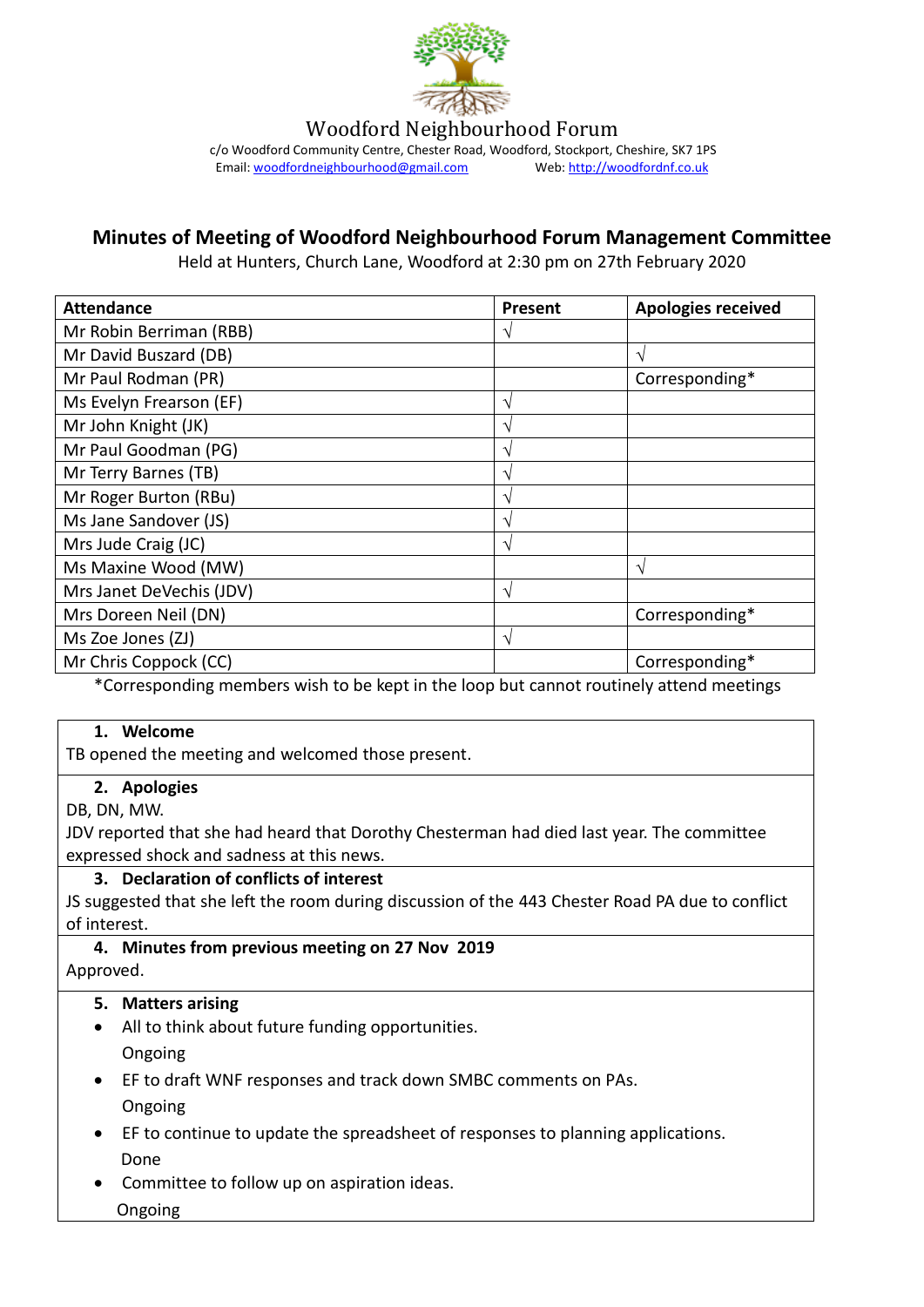## **6. Financial update**

No change from last meeting.

### **7. A Stockport Local Plan call for sites**

It was agreed to submit Open spaces as in WNP. **Action**: EF

## **8. Report from Stockport Forums meeting 30 January 2019**

EF and JC reported back from the meeting. Key points included:

- Stockport Local Plan and GMSF are linked.
- GMSF is progressing as a Joint Development Plan.
- LP adds more detail to GMSF strategy.
- They aim to consult simultaneously.
- Expect to have to use 2014 ONS figures.
- Currently examining the consultation responses and allocations for preparation of revised draft GMSF.
- Looking at how the LA can extract funds from development to fund schools, health facilities etc.
- SHLAA will extend for the full plan period.
- Aiming to go to full council meeting in June/July.
- The High Lane NP had arrived at regulation 14.
- The Marple team had a consultant review their draft plan. He concluded that more work was needed on policies to remove duplication and topics that are not planning issues.
- Mellor had grant funding. Their priority is a producing website. Intending to emulate WNP because we have a similar location and issues.
- **9. WNF responses to planning applications**

#### **SMBC request to limit response to WNP policies**

EF reported that Steve Johnson passed message on from planning officers that they would prefer WNF responses to be restricted to assessment against WNF policies. It was agreed that we would address WNF policies first and include assessment against relevant Stockport and NPPF policies for contentious planning applications.

### **Planning issues arising (10 Jenny Lane, Accessibility, Raising awareness of WNP among planning agents, SMBC withholding planning advice given to applicants)**

EF reported that SJ explained that 10 Jenny was permitted because it is not a stand-alone dwelling but part of the original.

There was a discussion about whether accessibility is still a criterion used by SMBC, how best to address the lack of awareness of WNP among planning agents and whether it is correct for SMBC to withhold advice they have given to applicants?

# **Recent applications (Chrome, 443 Chester Road, 220 Woodford Road, Threeways Farm)**

- Chrome: WNF submitted objections based on loss of residential amenity, lack of accessibility, lack of sustainability and traffic and parking.
- 443 Chester Road: WNF submitted response saying it did not comply with criteria for infill.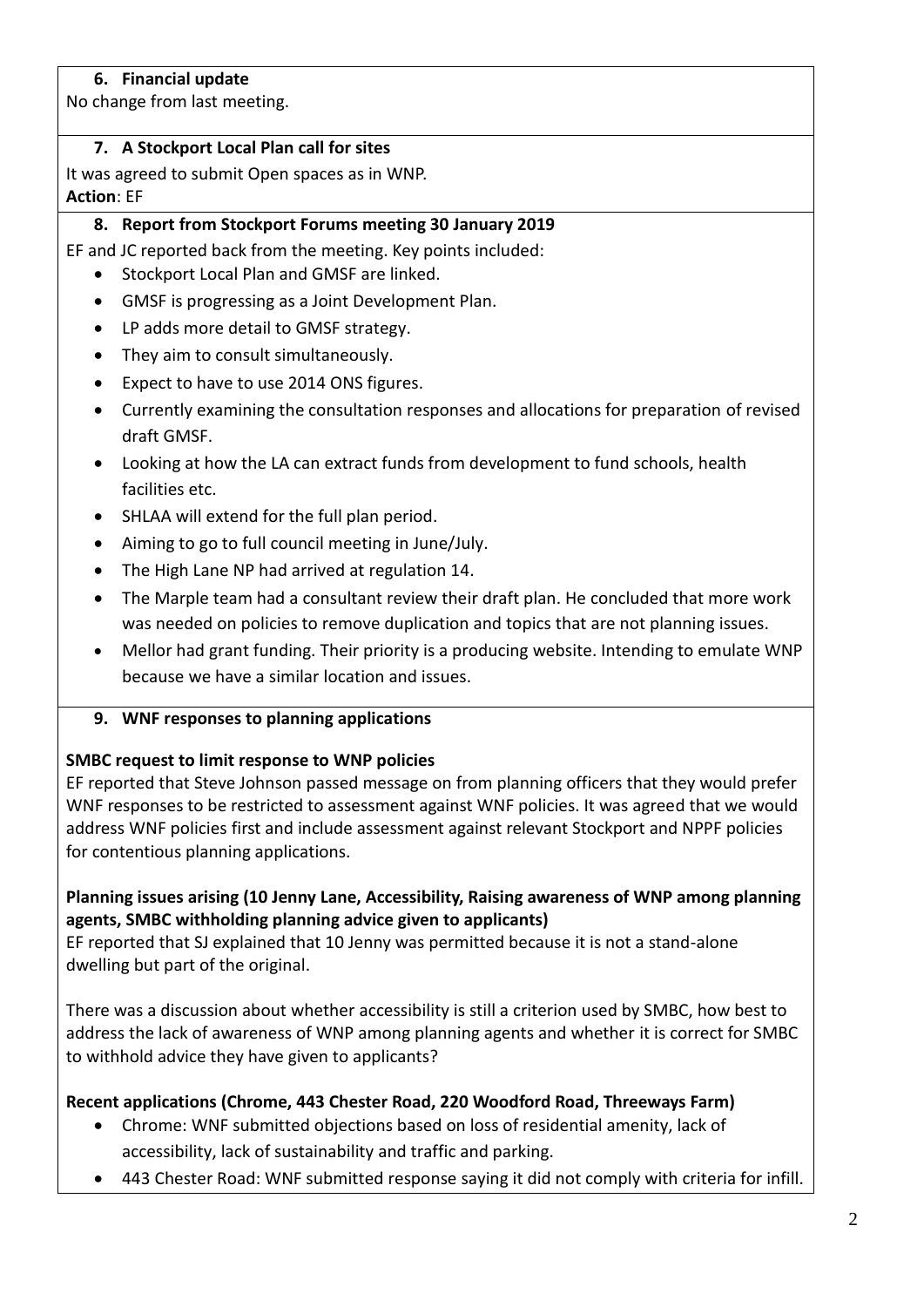- 220 Woodford Road: PA had been revised a little. WNF submitted "no comments".
- Threeways Farm barn conversion and small extension: It was agreed that it was in keeping with the character the extension would not be visible from the road. WNF had submitted a reminder about natural features, enhancing biodiversity and asked for compliance with conditions about nesting places for swallows.

# **Reference to WNP in Planning Applications**

 There was a discussion about the lack of reference to the WNP in the supporting documents associated with many planning applications and how this could be rectified. It was agreed that EF would draft a letter to the SMBC planning officers pointed out that this was an issue.

**Action:** EF to draft a letter and circulate it for approval.

### **10. Updating Forum members and WCC committee**

- It was agreed that WCC committee members would be copied in on emails concerning WNF responses to planning applications.
- There was a discussion about how frequently and how much detail we should we supply to WNF members. It was agreed that a table on the website summarising our responses would be helpful. Members could then be sent the link.

# **Action: EF and JC**

### **11. Monitoring**

- It was agreed that we should download the reports packs supplied by officers for Area Committee selectively for key PAs to control workload.
- It was agreed that it important that a representative of the committee should attend Area Committee meetings when we had submitted comments on PAs that were to be discussed. A rota should be prepared to share out the load for attendance.

# **Action: EF, JS, JC**

# **12. Implementing WNP policies and Village Aspirations**

# **12.1. Meeting with Crazy Legs 25 Feb 20**

EF and JS reported on a meeting held with two representatives of this organisation. They reported high local public interest in, preparedness to pay for, and participate in local runs. Popular new events recently were events where the aim was to find the quickest route on foot from A to B. Footpaths in Woodford all have narrow sections which make them unsuitable for timed runs, but one of the "fastest from point A to point B via any road or footpath" events might work. Crazy legs reps reported that an event with activities and food laid on for family at the same time were likely to be well attended. JS suggested an organised run using the former runway at the aerodrome site. This idea was liked and feasibility will be investigated.